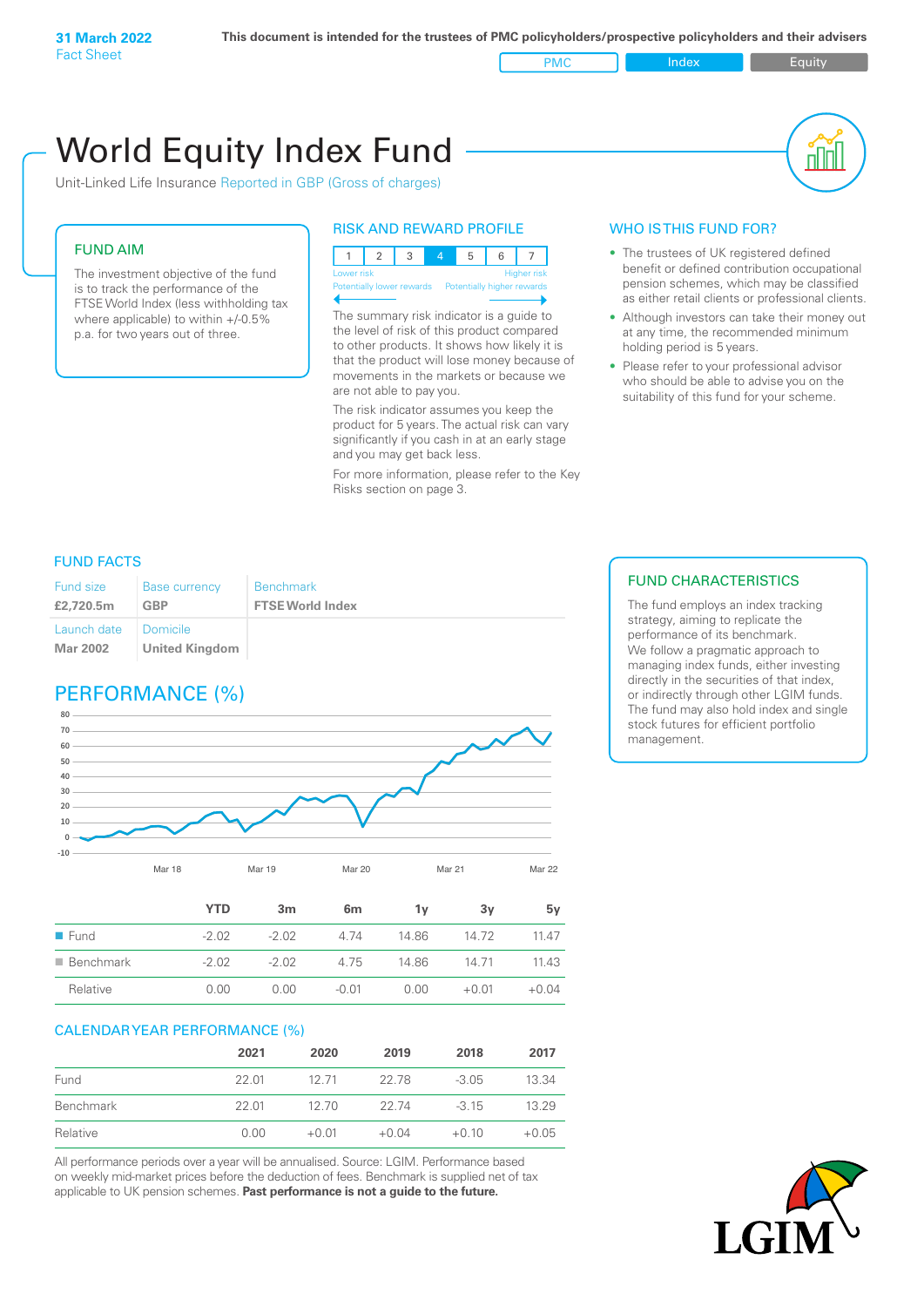# PORTFOLIO BREAKDOWN

All data source LGIM unless otherwise stated. Totals may not sum due to rounding. In order to minimise transaction costs, the Fund will not always own all the assets that constitute the index and on occasion it will own assets that are not in the index. The number of fund holdings can differ from the index due to corporate events and proxy holdings.



## SECTOR (%)

| ■ Technology               | 23.4 |
|----------------------------|------|
| Consumer Discretionary     | 14.3 |
| $\blacksquare$ Financials  | 13.9 |
| $\blacksquare$ Industrials | 12.9 |
| ■ Health Care              | 11.9 |
| ■ Consumer Staples         | 6.1  |
| <b>Energy</b>              | 44   |
| ■ Basic Materials          | 41   |
| ■ Telecommunications       | 3.1  |
| $\Box$ Other               | 5.9  |
|                            |      |

## MARKET CAPITALISATION (%) TOP 10 HOLDINGS (%)

| ■ Large            | 81.3 |
|--------------------|------|
| $\blacksquare$ Mid | 18.7 |

■ Top 10 holdings 17.7% Rest of portfolio 82.4% No. of holdings in fund 2,723 No. of holdings in index 2,672

| Apple                                     | 43             |
|-------------------------------------------|----------------|
| Microsoft                                 | 3.7            |
| Amazon.Com                                | 2.3            |
| Tesla                                     | 14             |
| Alphabet A                                | 13             |
| Alphabet C                                | 12             |
| <b>NVIDIA</b>                             | 1 <sub>0</sub> |
| Meta Platforms A                          | 0 S            |
| Taiwan Semiconductor Manufacturing Co 0.8 |                |
| Unitedhealth Group                        | 0 S            |
|                                           |                |

## COUNTRY (%)

|   | <b>United States</b> | 63.9 |  |
|---|----------------------|------|--|
|   | Japan                | 6.7  |  |
| 4 | United Kingdom       | 4.1  |  |
|   | Canada               | 3.0  |  |
|   | France               | 2.8  |  |
| O | Switzerland          | 2.6  |  |
|   | Australia            | 2.3  |  |
|   | Germany              | 2.2  |  |
|   | Taiwan               | 2.0  |  |
|   | : Other              | 10.4 |  |
|   |                      |      |  |



The Index Fund Management team comprises 25 fund managers, supported by two analysts. Management oversight is provided by the Global Head of Index Funds. The team has average industry experience of 15 years, of which seven years has been at LGIM, and is focused on achieving the equally important objectives of close tracking and maximising returns.